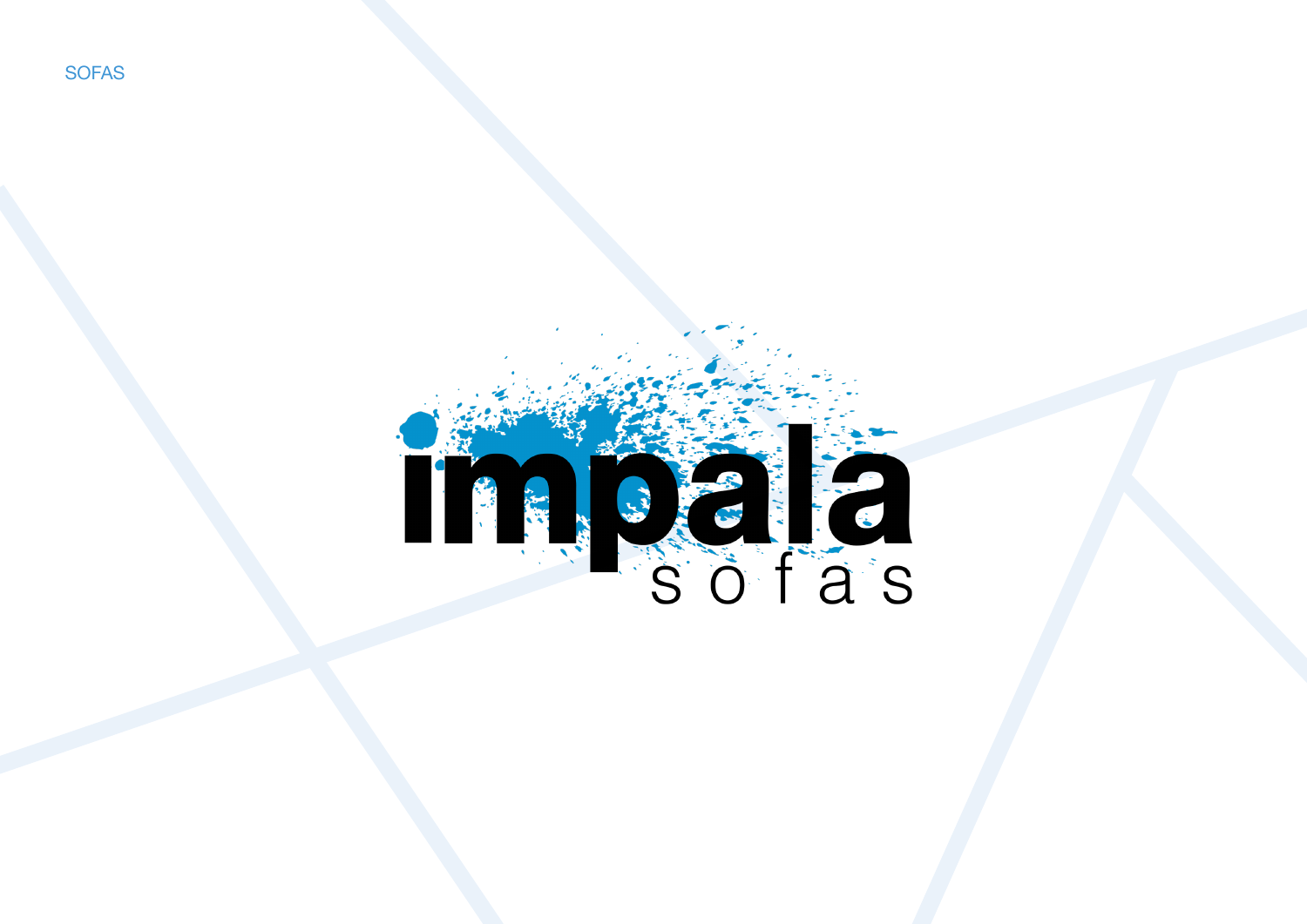| <b>SOFAS</b> | <b>PRODUCT NAME</b>     |               | <b>PRICE</b> | <b>COLOURS</b>                         | <b>DIMENSIONS</b>                              |
|--------------|-------------------------|---------------|--------------|----------------------------------------|------------------------------------------------|
|              | <b>BAZZANO</b>          | 3 SEAT SOFA   | £2150        |                                        | Width: 227 cm<br>Depth: 95 cm<br>Height: 85 cm |
|              |                         | 2.5 SEAT SOFA | £2100        |                                        | Width: 197 cm<br>Depth: 95 cm<br>Height: 85 cm |
|              |                         | 2 SEAT SOFA   | £2000        |                                        | Width: 167 cm<br>Depth: 95 cm<br>Height: 85 cm |
|              | <b>BAZZANO ARMCHAIR</b> |               | £1250        | Impala Collection & Velsoft Collection | Width: 105 cm<br>Depth: 95 cm<br>Height: 85 cm |
|              | <b>CANNES TUB SOFA</b>  |               | £1350        | Impala Collection & Velsoft Collection | Width: 146 cm<br>Depth: 80 cm<br>Height: 85 cm |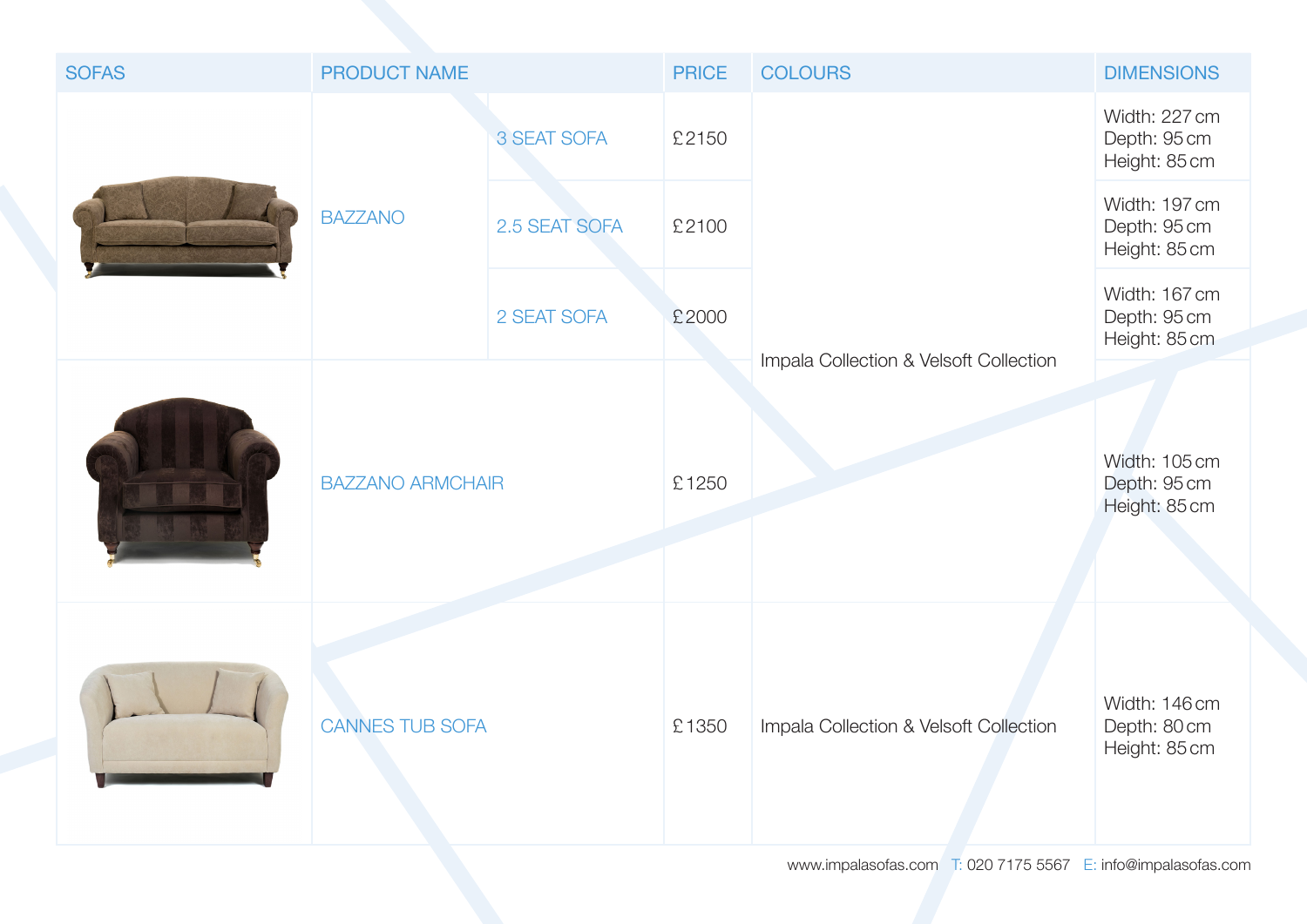| <b>SOFAS</b> | <b>PRODUCT NAME</b>        |               | <b>PRICE</b> | <b>COLOURS</b>                         | <b>DIMENSIONS</b>                              |
|--------------|----------------------------|---------------|--------------|----------------------------------------|------------------------------------------------|
|              | <b>LEXINGTON</b>           | 3 SEAT SOFA   | £2000        | Impala Collection & Velsoft Collection | Width: 220 cm<br>Depth: 95 cm<br>Height: 88 cm |
|              |                            | 2.5 SEAT SOFA | £1900        |                                        | Width: 200 cm<br>Depth: 95 cm<br>Height: 88 cm |
|              |                            | 2 SEAT SOFA   | £1800        |                                        | Width: 180 cm<br>Depth: 95 cm<br>Height: 88 cm |
|              | <b>LEXINGTON ARMCHAIR</b>  |               |              |                                        |                                                |
|              |                            |               | £1350        | Impala Collection & Velsoft Collection | Width: 103 cm<br>Depth: 95 cm<br>Height: 88 cm |
|              | <b>NEW JERSEY</b>          | 3 SEAT SOFA   | £2000        | Impala Collection & Velsoft Collection | Width: 212 cm<br>Depth: 91 cm<br>Height: 87 cm |
|              |                            | 2.5 SEAT SOFA | £1900        |                                        | Width: 192 cm<br>Depth: 91 cm<br>Height: 87 cm |
|              |                            | 2 SEAT SOFA   | £1800        |                                        | Width: 172 cm<br>Depth: 91 cm<br>Height: 87 cm |
|              | <b>NEW JERSEY ARMCHAIR</b> |               | £1200        | Impala Collection & Velsoft Collection | Width: 87 cm<br>Depth: 91 cm<br>Height: 87 cm  |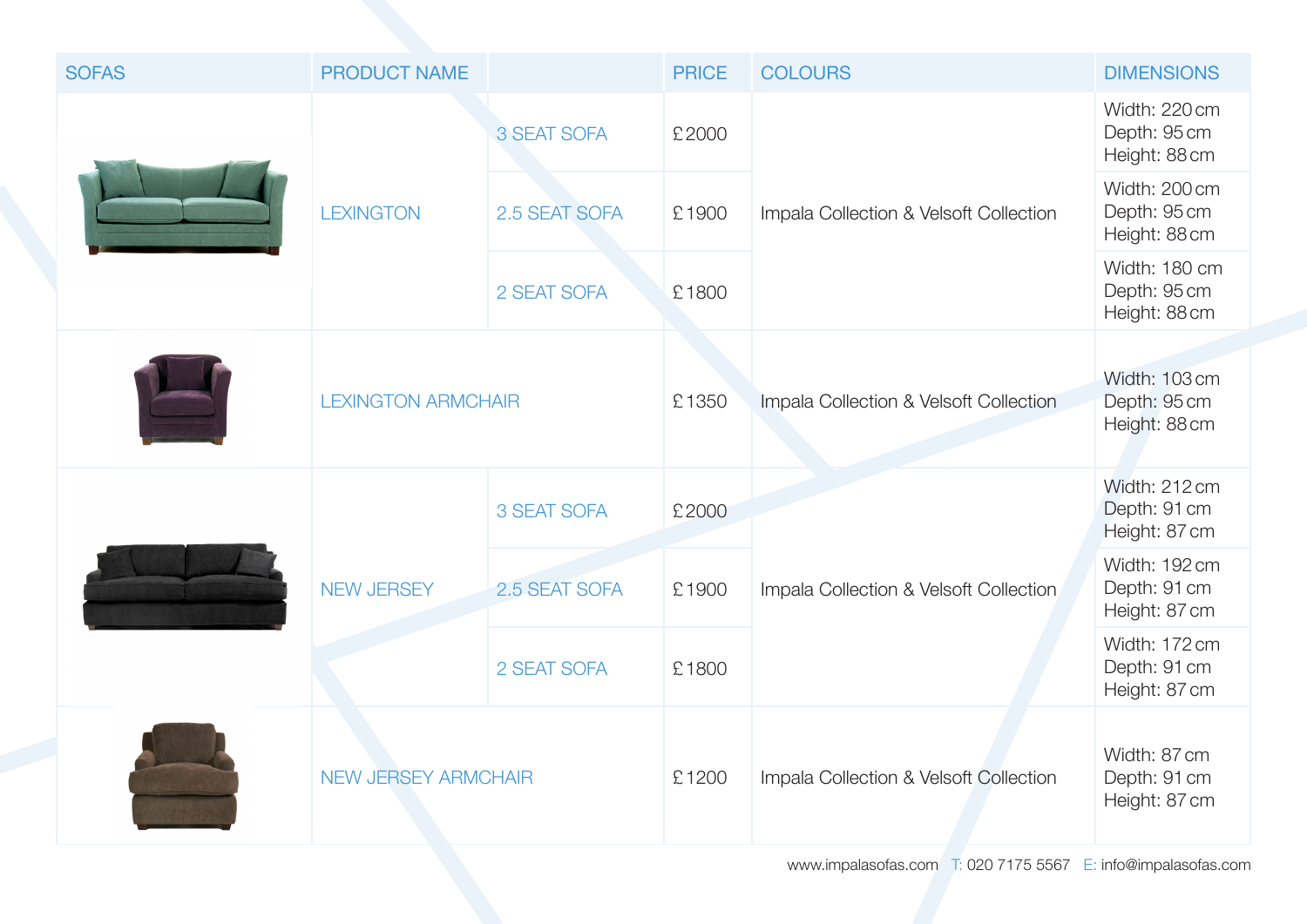| <b>SOFAS</b> | <b>PRODUCT NAME</b>     |               | <b>PRICE</b> | <b>COLOURS</b>                         | <b>DIMENSIONS</b>                               |
|--------------|-------------------------|---------------|--------------|----------------------------------------|-------------------------------------------------|
|              | <b>OAKLAND</b>          | 3 SEAT SOFA   | £2050        | Impala Collection & Velsoft Collection | Width: 223 cm<br>Depth: 100 cm<br>Height: 89 cm |
|              |                         | 2.5 SEAT SOFA | £1950        |                                        | Width: 203 cm<br>Depth: 100 cm<br>Height: 89 cm |
|              |                         | 2 SEAT SOFA   | £1850        |                                        | Width: 183 cm<br>Depth: 100 cm<br>Height: 89 cm |
|              | <b>OAKLAND ARMCHAIR</b> |               | £1300        | Impala Collection & Velsoft Collection | Width: 108 cm<br>Depth: 100 cm<br>Height: 89 cm |
|              | <b>SLOUCH</b>           | 3 SEAT SOFA   | £2000        | Impala Collection & Velsoft Collection | Width: 230 cm<br>Depth: 120 cm<br>Height: 71cm  |
|              |                         | 2.5 SEAT SOFA | £1900        |                                        | Width: 200 cm<br>Depth: 120 cm<br>Height: 71 cm |
|              |                         | 2 SEAT SOFA   | £1500        |                                        | Width: 170 cm<br>Depth: 120 cm<br>Height: 71 cm |
|              | <b>SLOUCH LOVE SEAT</b> |               | £1400        | Impala Collection & Velsoft Collection | Width: 130 cm<br>Depth: 120 cm<br>Height: 71 cm |